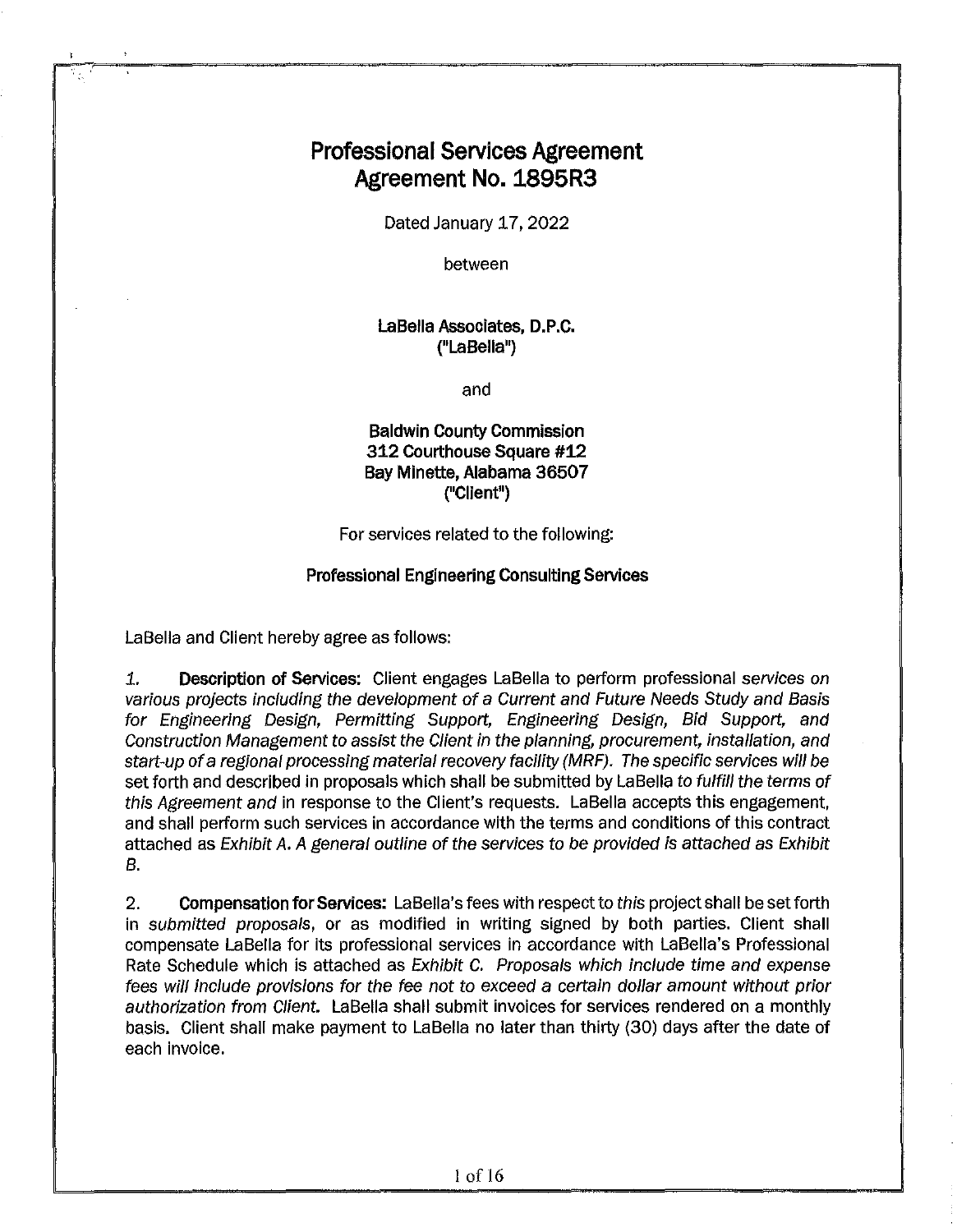3. **Insurance:** LaBella shall maintain, at its own expense, throughout the term of this Agreement and until the expiration of all applicable statutes of limitation, the following insurance coverages:

- Comprehensive general liability insurance with policy limits of not less than \$1,000,000 each occurrence and \$2,000,000 in the aggregate for bodily injury and property damage;
- Automobile liability insurance covering owned, non-owned, rented and hired vehicles operated by LaBella with policy limits of not less than \$1,000,000 combined single limit and aggregate for bodily injury and property damage;
- Umbrella liability insurance with policy limits of not less than \$10,000,000 each occurrence and \$10,000,000 in the aggregate;
- Worker's compensation insurance at statutory limits and employer's liability insurance with a policy limit of not less than \$1,000,000 for all employees engaged in the rendering of professional services under this Agreement; and
- Professional liability insurance with policy limits of not less than \$5,000,000 per claim and \$5,000,000 in the aggregate.

Client shall be named as an additional insured on a primary and non-contributory basis under the CGL, Automobile and Umbrella insurance policies. LaBella shall provide to the Client certificates of insurance evidencing compliance with the requirements of this Agreement. The certificates shall contain a provision that at least thirty (30) days prior written notice shall be given to Client in the event of cancellation, non-renewal, or reduction of the insurance.

**4. Indemnification:** To the fullest extent permitted by law, LaBella shall indemnify and hold the Client and its officers and employees harmless from and against liabilities, damages, losses and judgments, including reasonable attorneys' fees and expenses recoverable under applicable law, but only to the extent they are caused by the negligent acts or omissions of LaBella, its employees and its consultants. in the performance of professional services under this Agreement. Client agrees that LaBella's financial responsibility for any and all liabilities, damages, losses, judgments, expenses and attorneys' fees shall be limited to the lesser of \$200,000 or the available proceeds of LaBella's insurance coverage.  $\sum_{i=1}^{n} \frac{1}{2} \sum_{i=1}^{n} \frac{1}{2} \sum_{i=1}^{n} \frac{1}{2} \sum_{i=1}^{n} \frac{1}{2} \sum_{i=1}^{n} \frac{1}{2} \sum_{i=1}^{n} \frac{1}{2} \sum_{i=1}^{n} \frac{1}{2} \sum_{i=1}^{n} \frac{1}{2} \sum_{i=1}^{n} \frac{1}{2} \sum_{i=1}^{n} \frac{1}{2} \sum_{i=1}^{n} \frac{1}{2} \sum_{i=1}^{n} \frac{1}{2} \sum_{i=1}^{n} \frac{1}{2$ 

| LaBella Associates, D.P.C.        |     |
|-----------------------------------|-----|
|                                   |     |
| By:<br>en                         | By  |
| Director<br>Title                 | Tit |
| 19/2022<br>$\mathcal{O}$<br>Date: | Da  |

|       | <b>Baldwin County</b> |  |
|-------|-----------------------|--|
|       |                       |  |
| By:   |                       |  |
| Title | mar                   |  |
| Date  | 02/01/2022            |  |

 $f \sim \frac{1}{\sqrt{2}}$ 

. .·

 $.$   $\frac{1}{2}$ '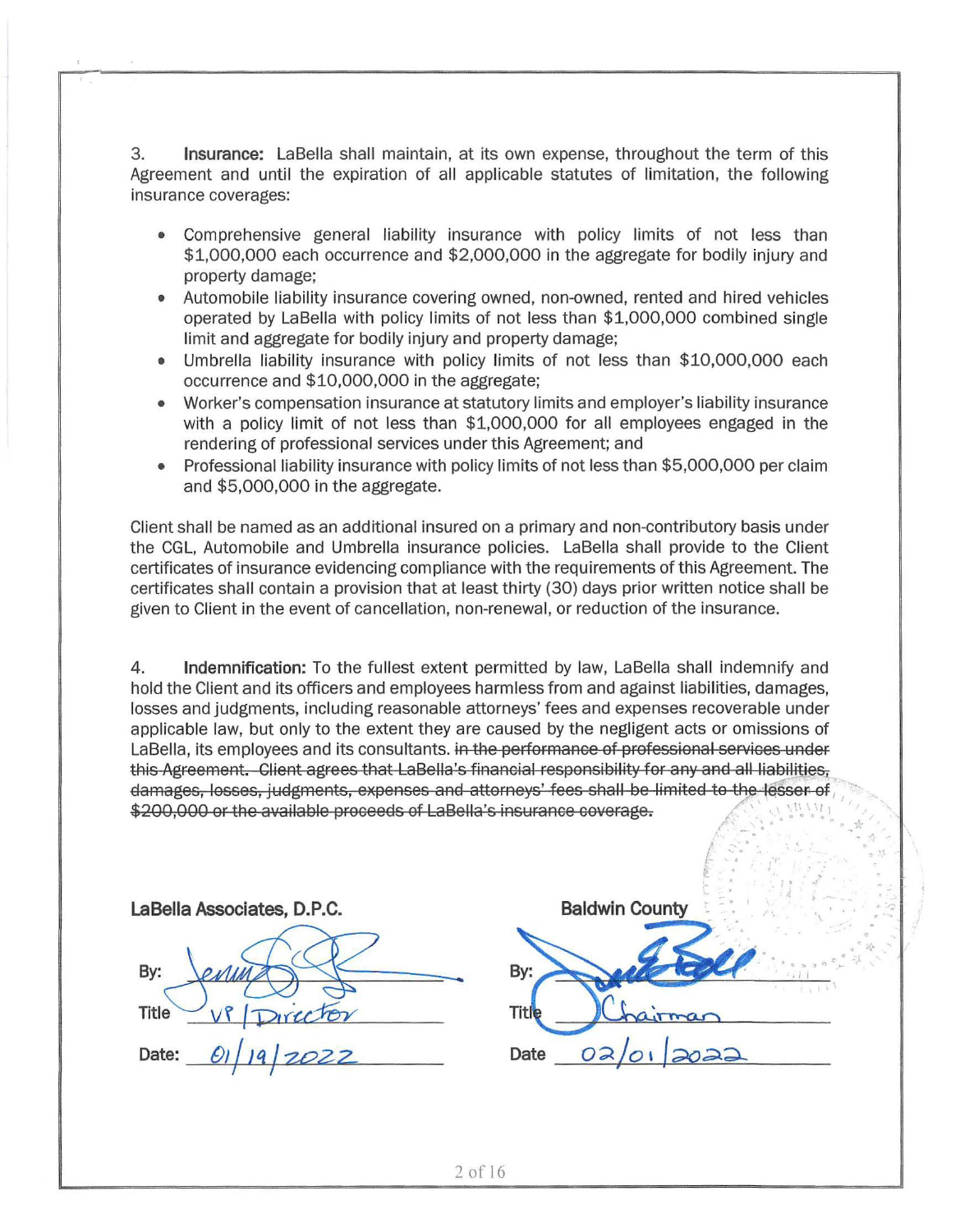#### **Exhibit A Terms and Conditions**

**LaBella's Responsibilities:** LaBella shall designate a representative authorized to act on its behalf with respect to the Project. All notices required under this Agreement shall be given to that representative.

LaBella shall perform its services consistent with the professional skill and care ordinarily provided by members of the same profession practicing in the same or similar locality under the same or similar circumstances. LaBella shall perform its services as expeditiously as is consistent with such professional skill and care, and the orderly progress of the Project.

LaBella shall comply with all applicable federal, state, and local laws and regulations in effect during the term of this Agreement. LaBella shall promptly inform Client of any changes to any laws and regulations that LaBella reasonably believes will have a material effect upon the cost of the Project, or the scope of LaBella's services. In such event, Client and LaBella shall may re-negotiate the terms of this Agreement. and if unable to do so, then either party may terminate this Agreement without cause and without penalty er liability to the other party.

**Client's Responsibilities:** Client shall designate a representative authorized to act on its behalf with respect to the Project. All notices required under this Agreement shall be given to that representative.

Client shall provide LaBella with all available information regarding the Project necessary for LaBella to perform its professional services, including Client's requirements forthe Project. Client also shall provide information regarding the Project site and any existing facilities, including destructive testing and investigation of concealed conditions and hazardous substances, in a timely manner. If Client does not perform destructive testing er investigation, nor provide information beyond that which is apparent by non-intrusive ebservations, or in the event documentation or information furnished by Client is inaccurate or incomplete, then any resulting damages, losses and expenses, including the cost of LaBella's changes in service or additional services, shall be borne by Client.

Client shall examine documents submitted by LaBella and render decisions pertaining thereto promptly to avoid unreasonable delay in the progress of LaBella's services.

**Additional Services:** LaBella may provide additional services after execution of this Agreement without invalidating the Agreement. LaBella shall not proceed to provide any additional services, unless and until LaBella receives written direction from Client. Client shall compensate LaBella for

additional services as set forth in LaBella's proposal, or as agreed upon in writing signed by both parties.

**Assignment:** Neither party may assign any benefit or obligation under this Agreement without the prior written consent of the other party, except LaBella may use the services of persons and entities not in LaBella's employ when appropriate and customary to do so.

**Confidentiality.** During the Project, confidential and/or proprietary information of the Client might be furnished to LaBella. LaBella shall use such information for the purpose of providing its professional services on the Project, and for no other purpose. LaBella shall hold such information in strict confidence, and shall not disclose such information to any person or entity, except sub-consultants engaged on the Project. Upon completion of its services, LaBella shall return or destroy all confidential and/or proprietary information to the Client.

**Instruments of Service:** All documents prepared orfurnished by LaBella pursuant to this Agreement are instruments of professional service, and LaBella shall retain its ownership and property interest therein, including all copyrights. Upon payment for services rendered, LaBella grants Client a perpetual, royalty-free license during the term of this Agreement and after expiration or termination of this Agreement to use the instruments of service for the purposes of constructing, occupying, and maintaining the Project. Any reuse outside the scope of the Project or modification of any such documents by Client without LaBella's written permission shall be at Client's sole risk, and Client agrees to defend, indemnify, and hold LaBella harmless from all claims, damages and expenses, including attorneys' fees, arising out of such reuse by Client or by others acting through Client.

**Escalation:** In the event the term of this Agreement is extended beyond the period of service set forth in LaBella's proposal, then compensation for professional services are subject to review and escalation by LaBella upon thirty (30) days written notice to Client.

**Suspension:** Client may suspend this Agreement in whole or in part at any time for convenience upon seven (7) days written notice. Upon receipt of notice, LaBella shall immediately discontinue all services. LaBella shall be entitled to compensation for all services rendered up to the date of suspension. If the suspension exceeds three (3) months, an equitable adjustment in compensation shall be negotiated to compensate La Bella for all reasonable costs Incurred by LaBella on account of the suspension of the Project.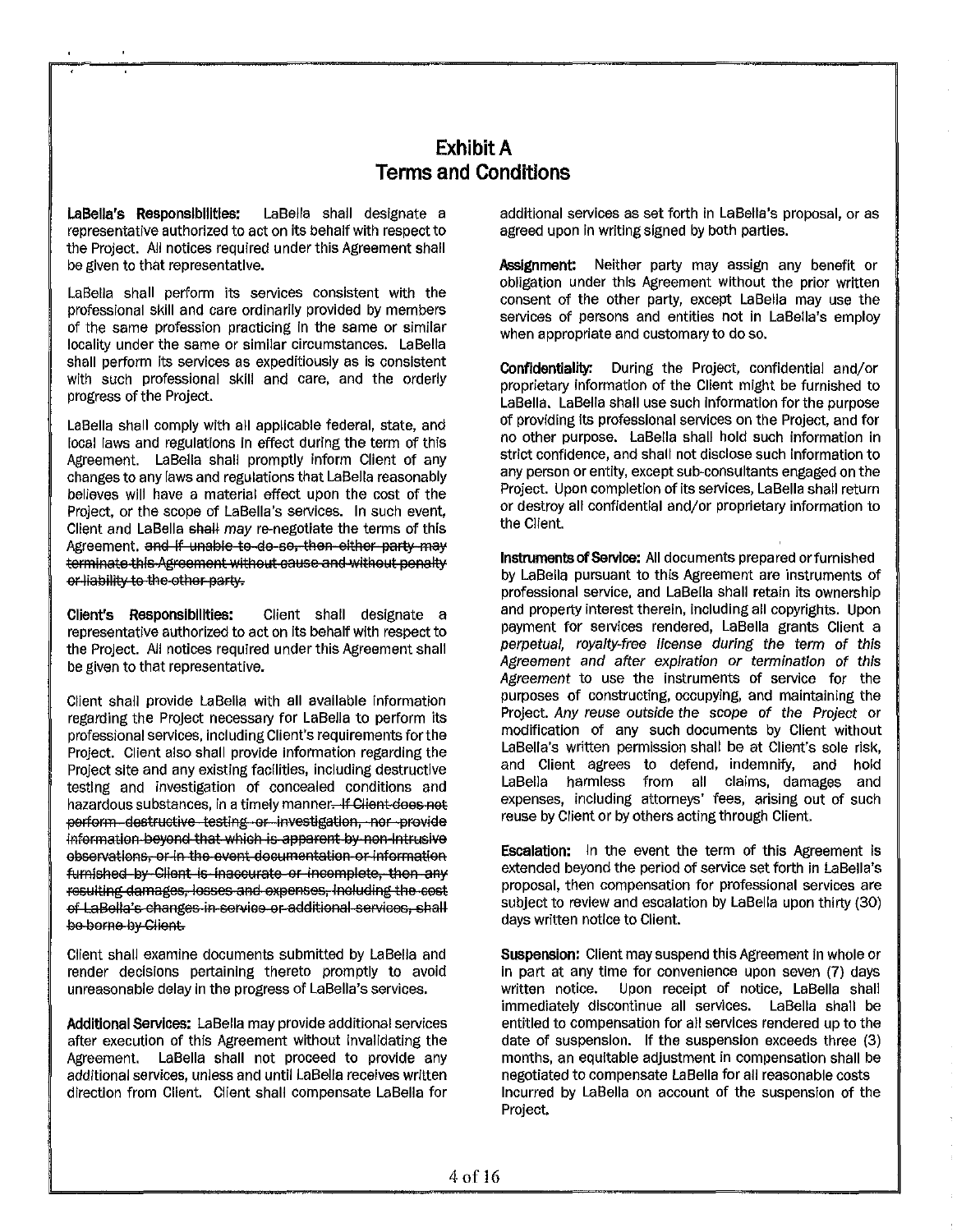Termination: Either party may terminate this Agreement for cause upon seven (7) days written notice with an opportunity to cure any default during that period.

Disputes: The parties agree that mediation before a mutually agreeable neutral third party shall be a condition precedent to any legal action arising out of this Agreement, unless waived in writing by the parties. The cost of the mediation shall be borne equally by the parties. The mediation shall be conducted in accordance with the Construction Industry Mediation Rules of the American Arbitration Association, unless the parties agree otherwise. No demand for mediation shall be made after the date that the applicable statute of limitations would bar a legal or equitable action based on the claim or dispute.

Venue and Jurisdiction: Any legal suit, action or proceeding arising out of or relating to this agreement shall be instituted in a court of competent jurisdiction located in the state and county where the project is located. The parties hereby waive any objection which they may have now or hereafter to the venue of any such suit, action or proceeding, and also hereby irrevocably consent to the personal jurisdiction of any such court in any such suit, action or proceeding.

Choice of Law: This Agreement shall be interpreted, construed and enforced in accordance with the laws of the state where the project is located without giving effect or reference to any conflict of laws provisions.

Consequential Damages: In any suit, action or proceeding, the parties shall be entitled to recover compensatory damages incurred as a result of the breach of this Agreement, but neither party shall be liable to the other for any special, indirect, or consequential damages.

Late Fees, Costs and Attorneys' Fees: An additional charge of 1.6% of an invoioe will be imposed eaoh month on all past due accounts. Imposition of such charges does not constitute an extension of the payment due date. In the event that LaBella must bring suit to collect payment of any invoices, then Client agrees to pay LaBella's costs and expenses, including reasonable attorneys' fees.

Remedies Cumulative: The rights and remedies available to a party under this Agreement are cumulative and in addition

~ (Initials) Associates

to, not exclusive of, or in substitution for, any other rights or remedies either party may have at law, or in equity, or under this Agreement. Nothing contained in this Agreement shall be deemed to preclude either party from seeking injunctive relief, if necessary, in order to prevent the other party from willfully or intentionally breaching its obligations under this Agreement or to compel the other party to perform its obligations hereunder.

Non-Waiver: Failure by either party at any time to require performance by the other party or to claim a breach of any provision of this Agreement will not be construed as a waiver of any right accruing under this Agreement, nor affect any subsequent breach, nor affect the effectiveness of this Agreement or any part hereof, nor prejudice either party as regards any subsequent action.

Force Majeure: Neither party to this Agreement shall be liable to the other for delays in performing the obligations called for by this Agreement, or the direct and indirect costs resulting from such delays, that are caused by labor strikes, riots, war, acts of government authorities other than the Client (if a governmental authority), extraordinary weather conditions or other natural catastrophe, or any other cause beyond the reasonable control or contemplation of either party.

Severability: The provisions of this Agreement are hereby agreed and declared to be severable. Any term or provision of this Agreement which is held to be unenforceable by a court of competent jurisdiction shall be deemed to have been stricken from this Agreement, and the remaining terms and provisions of this Agreement shall be construed and enforced without such terms or provisions.

Counterparts: This Agreement may be executed in one or more counterparts, each one of which shall be deemed an original, but all of which together shall constitute one and the same instrument.

Scope of Agreement: This Agreement represents the entire and integrated agreement between the parties and supersedes all prior negotiations, representations or agreements, either written or oral, except that terms specific to future projects shall be set forth in LaBella's proposals. This Agreement may be amended only by written instrument signed by both parties.

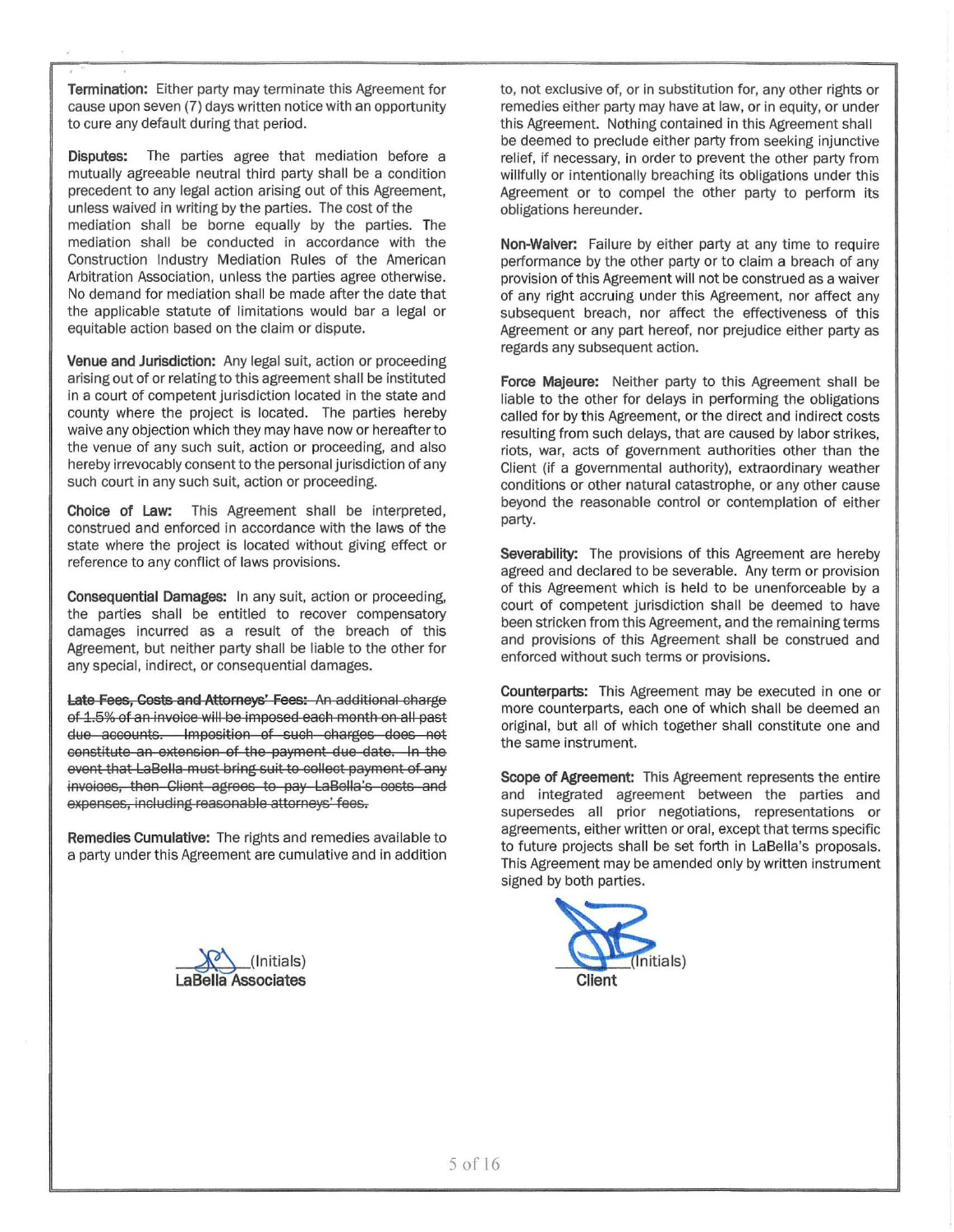# Exhibit 8 Outline of Services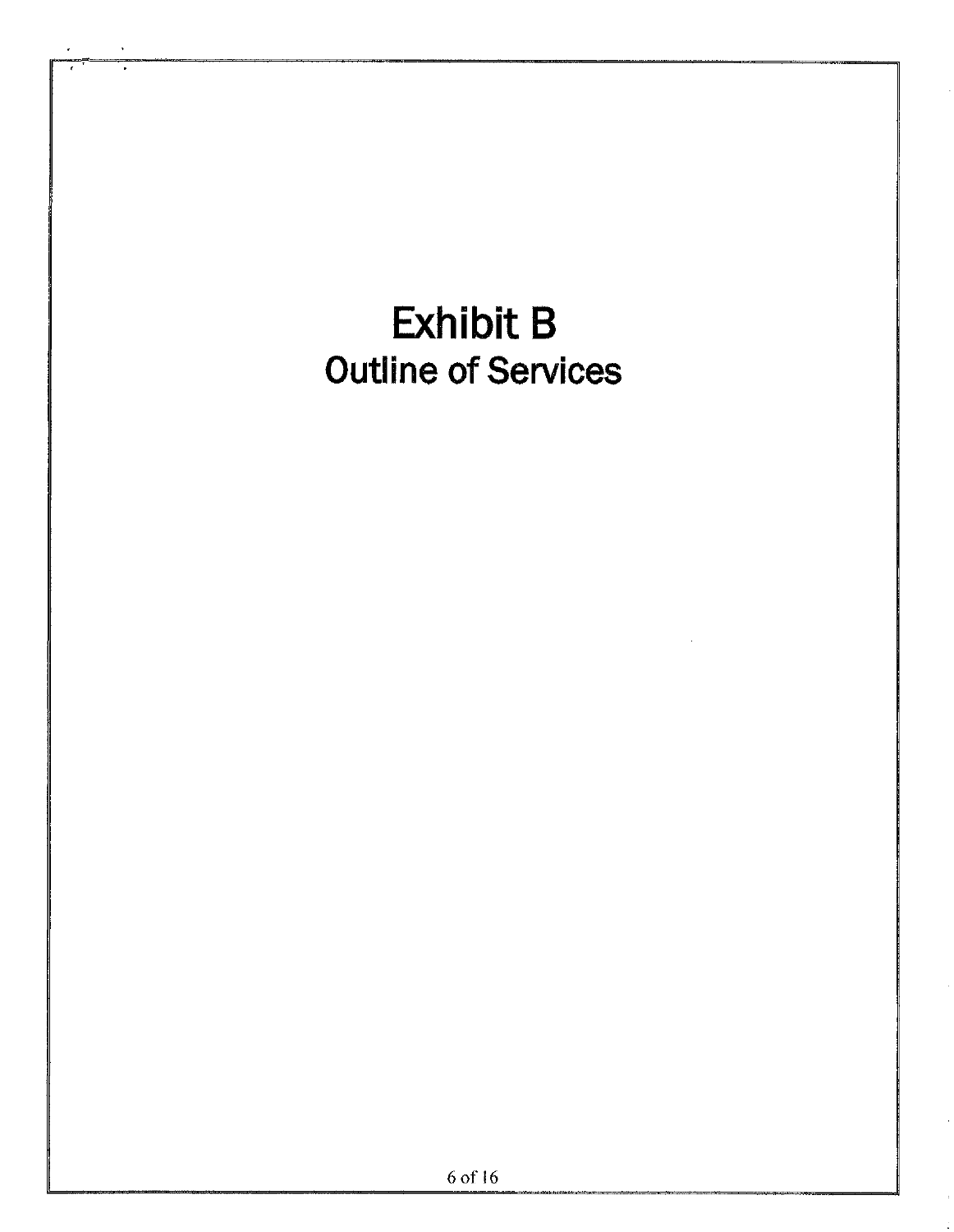#### **EXHIBIT B**

#### **OUTLINE OF PROFESSIONAL ENGINEERING SERVICES BALDWIN COUNTY MRF BALDWIN COUNTY, ALABAMA**

#### **Background/Project Understanding:**

The Client has engaged LaBella to perform professional services on various projects including the development of a Current and Future Needs Study and Basis for Engineering Design, Permitting Support, Engineering Design, Bid Support, and Construction Management to assist the Client in the procurement, installation, and start-up of a regional processing material recovery facility (MRF). Based on this and other needs as determined by the Client, LaBella offers the following services:

#### **Task 01 - Current and Future Needs Study**

#### **A. Scope**

- $\triangleright$  Develop GIS mapping to determine the serviceable areas and use that information to develop a service plan that will include recommendations regarding logistics and materials to be processed;
- $\triangleright$  Utilize the aforementioned GIS mapping to further analyze the expected volumes from the Baldwin County. This information will be further used to maximize the facility and to look at partnerships and educational outreach opportunities;
- $\triangleright$  Based on the determined throughput from the prior tasks, evaluate the cost and revenue analysis from produced recyclables and usable products;
- $\triangleright$  Explore the planning and costs for future needs in both the facility and in the materials available for recycling and their viability;
- $\triangleright$  Evaluate the County's property for the facility to determine the siting, zoning, adjacent infrastructure, and available utilities and communications and the impact of the facility on those resources for the adjacent properties and communities; and
- $\triangleright$  Develop conceptual designs of the building exterior, site layout, and internal equipment for the facility based on the service area, material volume, recyclable costs and value, future planning, and site constraints and work with the Client on finalizing the Concept Plan. From that Final Concept, prepare an estimated cost of construction for the facility will be provided.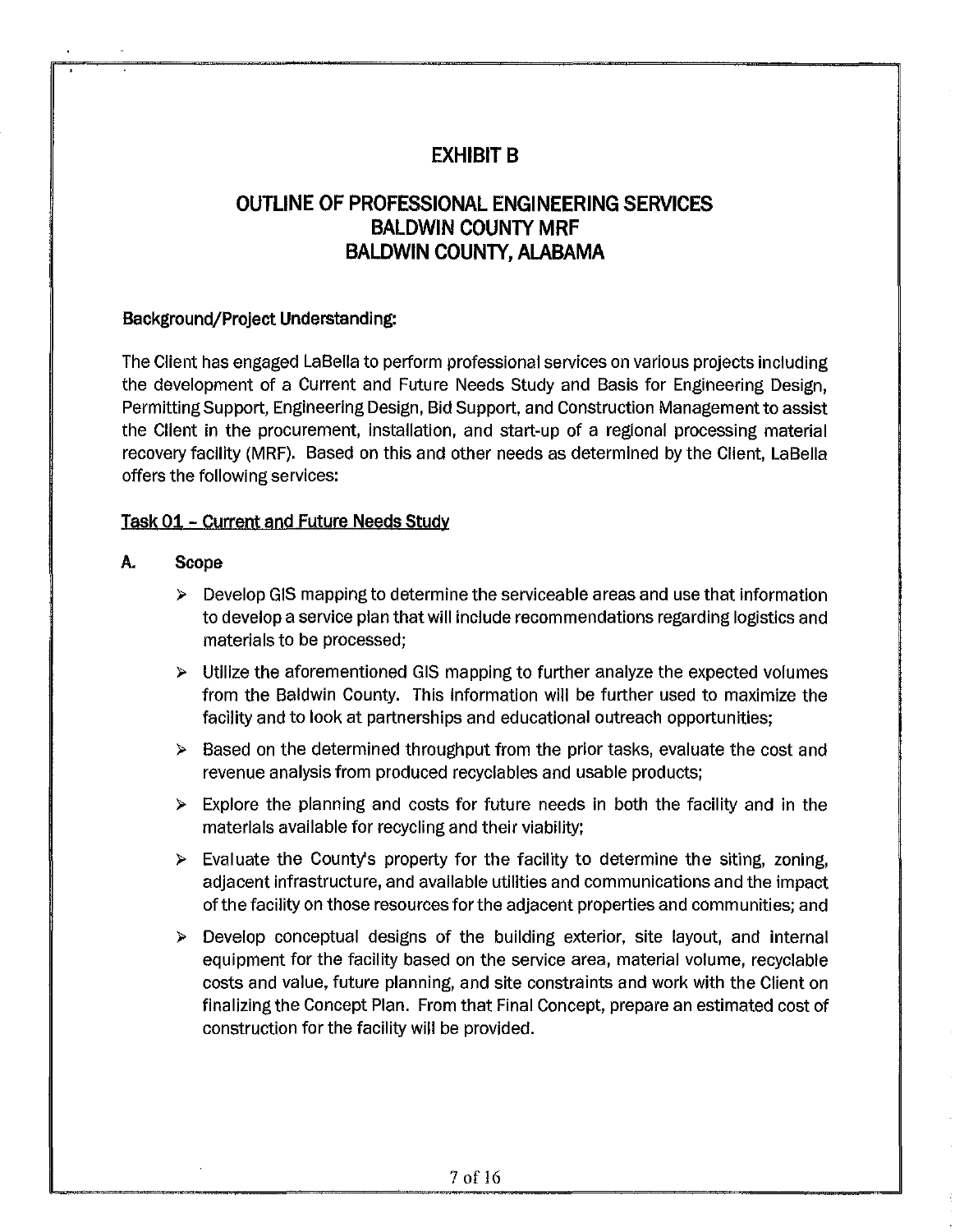#### **Task 02 - Engineering Design Basis**

#### **A. Scope**

- $\triangleright$  Utilize the findings from the Study to develop the needs for the facility, including the building size, to accommodate future expansion and the requirements to accommodate the industrial use for the building;
- *»* Utilize the findings from the Study to develop a site circulation and storage plan for site traffic. Evaluate the use of technology to assist in site circulation and vehicle rates, such as RFID;
- }> Develop the areas for site parking, maintenance, and storage required. This will include trailer storage areas, parking, waste material storage and areas for recyclable material storage. The facility will also be designed to accommodate maintenance of the facility on site vehicles;
- $\triangleright$  Prepare an operation narrative that will include site design features including site circulation and sorting areas. It will include descriptions of the MRF operations and describe how waste and recyclable materials will be managed; and,
- *»* Design for areas for public outreach, education, and on-site personnel training.

#### **Task 03 - Permitting**

#### **A. Scope**

- » Provide updates needed for recycling registration and its accompanying documentation;
- $\triangleright$  Provide NPDES registration forms to enter the facility into the NPDES industrial discharge system;
- » Provide updates to the County Solid Waste Management Plan (SWMP) to include the facility in the area plan. This will include reviewing the current SWMP and determining what information will need to be updated, incorporate proposed waste management strategies and facilities, and updating as necessary: population projections, projected economic growth, changing geographic conditions, and the solid waste generation rates for the area;
- *»* Develop and provide a Stormwater Pollution Plan forthe construction of the facility and the operational industrial conditions in accordance with the facility NPDES permit; and,
- *»* Develop and provide a facility Site Plan for application to the Client for approval of the facility and the needed requirements for development in the County. This will include plans showing the site with the necessary setbacks, site improvement requirements, application forms, traffic patterns, parking facilities, and stormwater control considerations.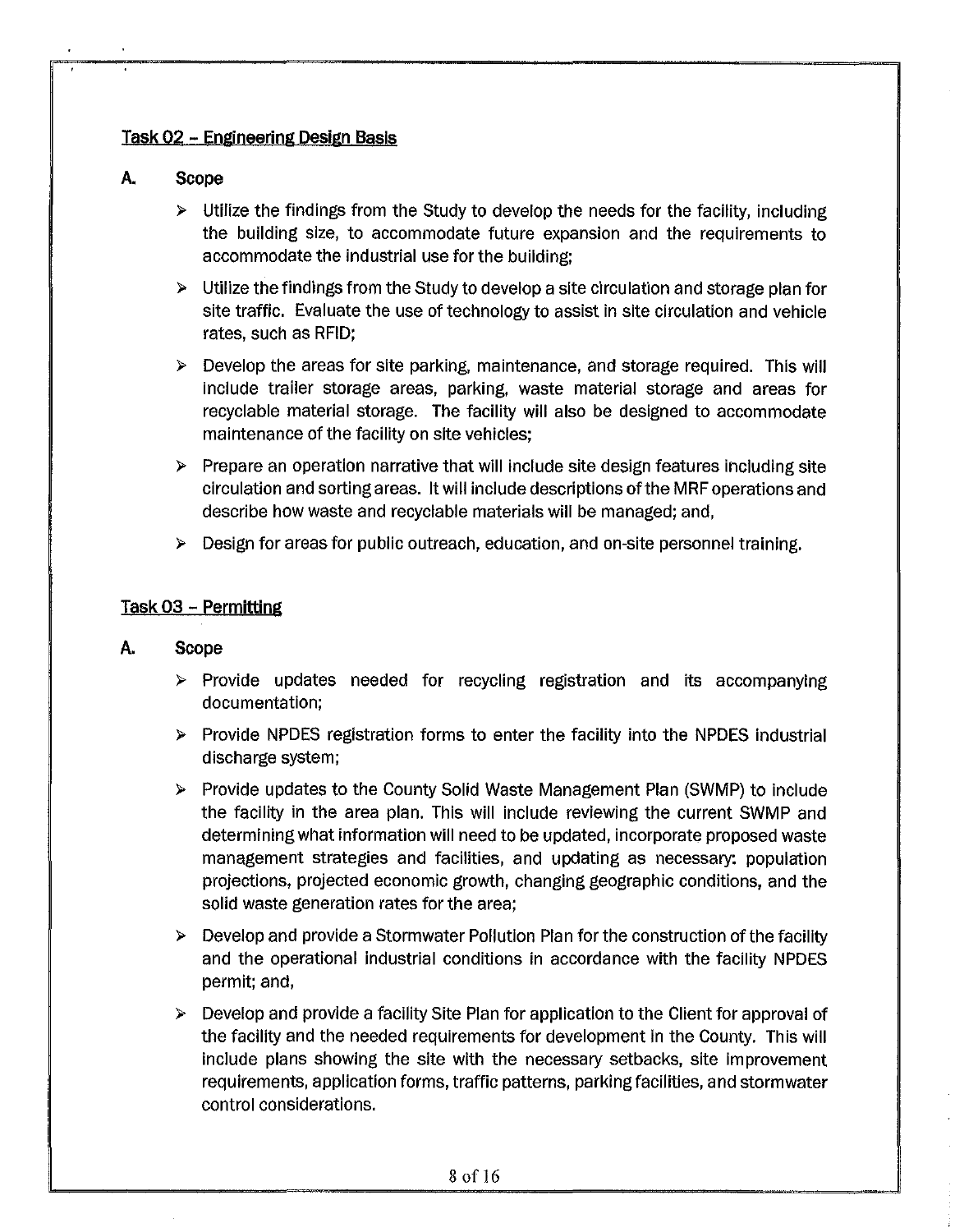#### **Task 04 - Engineering Design**

#### **A. Scope**

- $\triangleright$  Provide a site survey to determine the base for grading and site planning. Perform a geotechnlcal investigation to provide data for design of the facility. Determination of the location and availability of utilities to be used in the facility. Provide services to evaluate the environmental nature of the property including wetlands, cultural survey, and possible threatened and endangered species;
- $\triangleright$  Develop architectural designs for the building exterior and office layout. This design will be carefully coordinated with the process layout and site plan. Building usage will be combined with the equipment/manufacturing area for MRF operations as well as entrance space, offices, conference rooms and restrooms;
- > Develop square footages based on concept plans and the Future Needs Study. Recommendations of interior and exterior material selections including furniture, light fixtures, surfaces, coverings, and millwork details (public spaces);
- > Develop floor plans, elevations, sections, details and schedules;
- $\triangleright$  Develop steel and concrete design of the office and facility including the steel framed high bay construction, foundations, slabs, CMU walls, lintels, floor & roof framing, roof decking, OH door and dock framing, stairs, crane specifications and design (if required), slab-on-grade capable of withstanding load conditions from MRF operations and equipment, utility trenches, and perimeter foundations for masonry wall support;
- > Provide mechanical design including, HVAC in the office spaces, fans/Louvers in manufacturing space (no conditioned air), exhaust fans in restrooms/locker rooms, air flow and exhaust fans as required for odor and dust control, HVAC controls, air compressor & dryer with associated piping headers, plumbing, waste and water piping and fixture selections in restrooms, breakrooms, janitor sinks and locker rooms as well as required connections to MRF operation equipment, and hose bibs.
- $\triangleright$  Design for fire protection of the facility by including sprinklers in office and MRF operation space as required using coverage drawings and performance specification.
- $\triangleright$  Provide coordination with the electrical utility and will include a service entrance from utility transformers to power distribution equipment.
- > Provide lighting design services for the facility, building perimeter, parking and plant roads.
- $\triangleright$  Provide a design for the fire alarm system, emergency stand-by generator, and data and communications systems
- $\triangleright$  Provide services to include the design of surface features including pavement loading and design, concrete design for the facility floor and approaches, and developing the site traffic and circulation plan;
- > Design the stormwater management system to control and direct stormwater from the 24 hour, 25 year storm;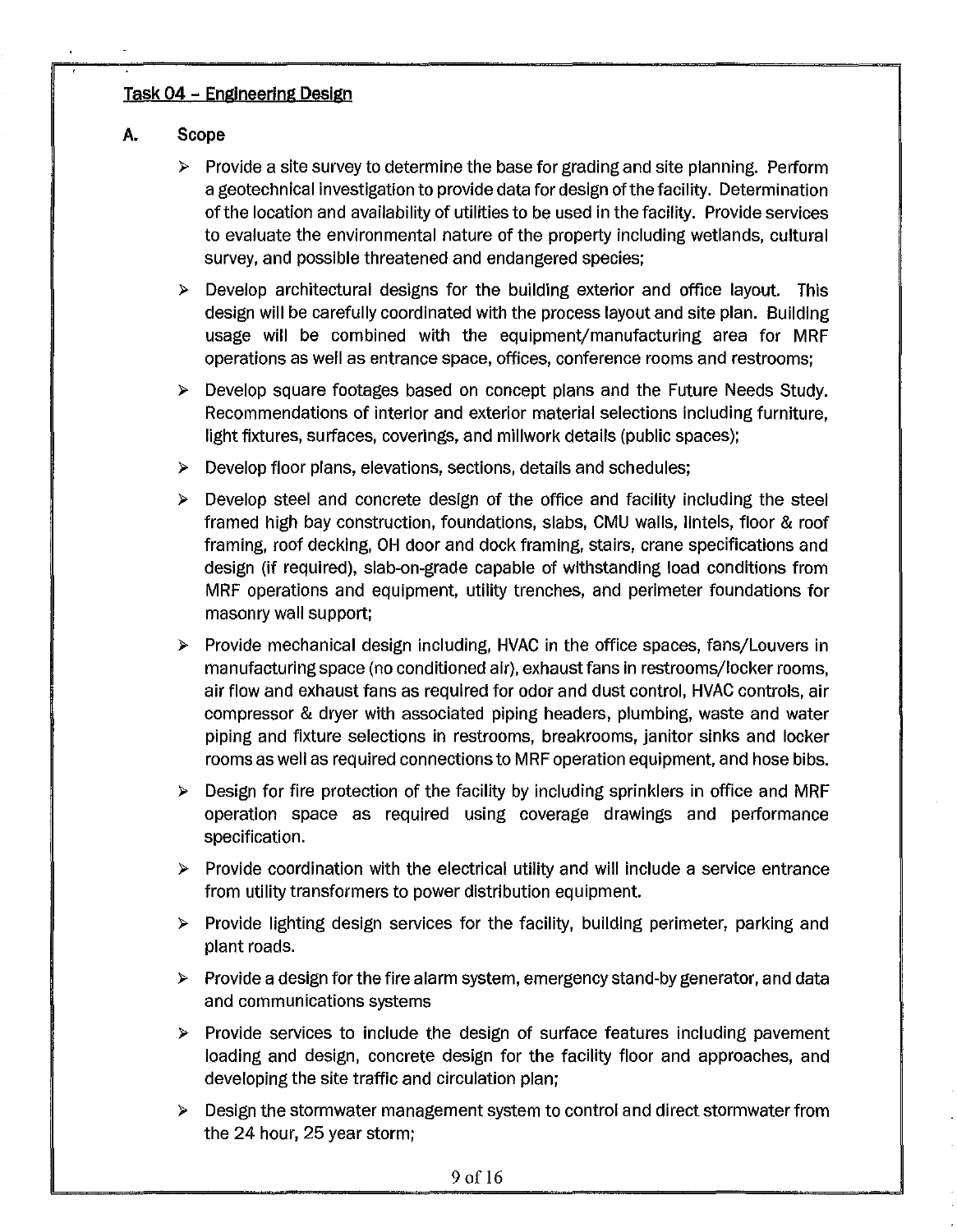- $\triangleright$  Work with equipment venders and incorporate the information into an Operations Manual that will include equipment operations, waste facility operations and maintenance, an unauthorized waste control plan, and inspection plans and forms for use in the operations of the MRF; and,
- $\triangleright$  As part of the Operations Manual, provide a training schedule and material for use in the training of on-site personnel to meet the requirements of the equipment and facility and regulatory inspections.

#### **Task** 05 - **Bid Support**

#### **A. Scope**

- $\triangleright$  Provide all construction drawings and specifications necessary to satisfy the applicable regulations, the County's approved design, contractor procurement, and efficient construction;
- $\triangleright$  Provide necessary contract documents to supplement any needs from the Client to provide a comprehensive set of contract documents to accomplish a successful construction in a timely and safe manner;
- $\triangleright$  Review all accepted bids from contractors to ensure that all of the work will be included and the pricing is within accepted sector ranges. Provide the County with a summary of the bid packages and will provide a recommendation of contractor to select; and,
- $\triangleright$  Provide an engineer's opinion of probable construction cost for the facility construction and equipment for the facility. This will provide the Client with a base line to evaluating the bids from contractors.

#### **Task** 06 - **Construction Management**

#### **B. Scope**

- $\triangleright$  Provide construction management services to coordinate between the Client and contractor(s) to track the project schedule to maintain the construction deadlines, review and prepare applications for payments, develop, in coordination with the County and the contractor(s), and implement change orders to the contract, and hold and direct construction progress meetings;
- $\triangleright$  Provide testing and reporting services for the construction of the facility to ensure that the facility is constructed in accordance with the project drawings and specifications. Utilize testing and reporting information and develop a construction

quality assurance report for the facility documenting the testing and construction of the facility;

- $\triangleright$  Assist the Client with facility startup and commissioning following the construction of the facility and set up of the facility equipment; and,
- $\triangleright$  Provide the required documentation and notification to the appropriate regulatory authorities to ensure that a certificate to operate is issued.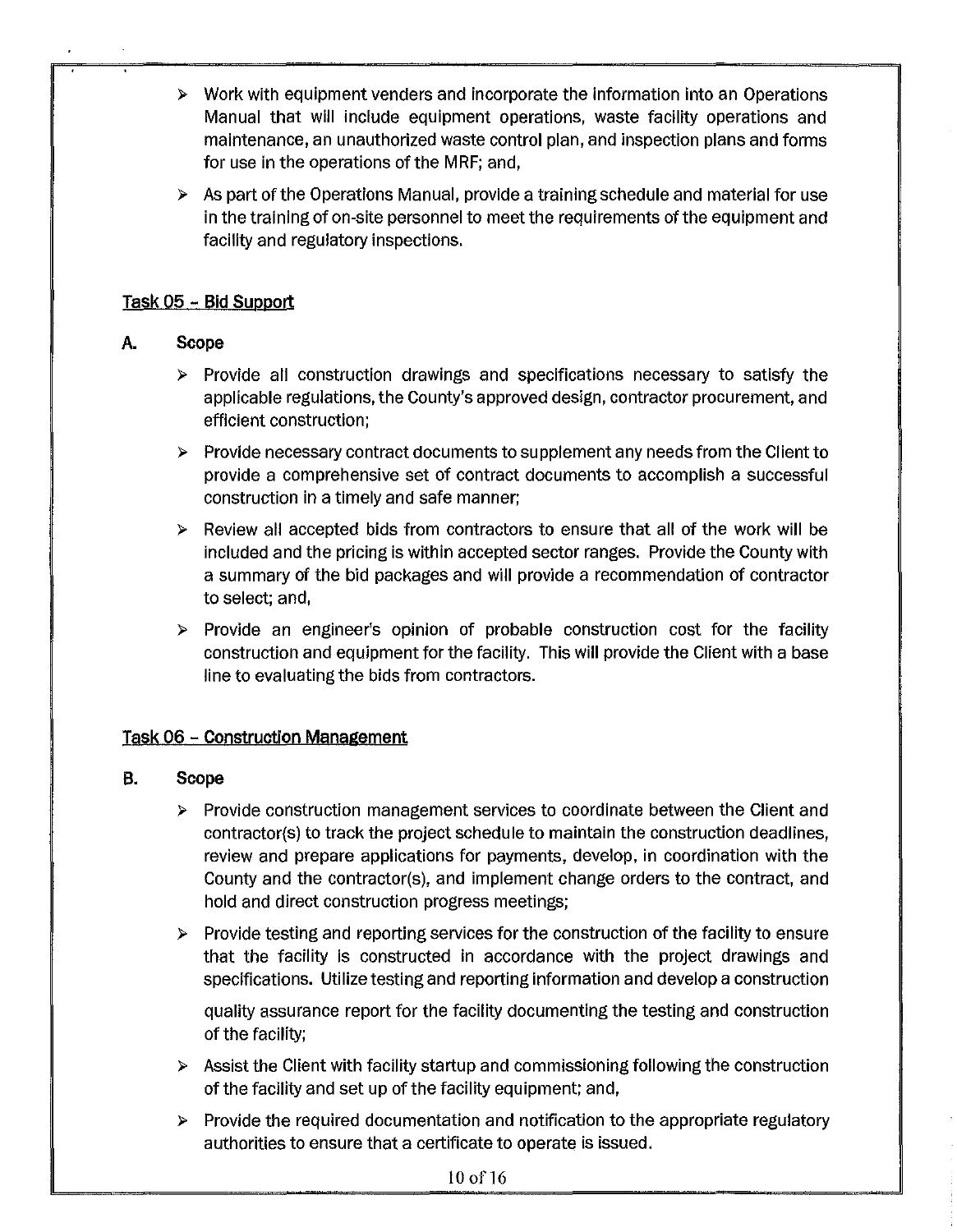# **Exhibit c Rate Schedule**  l l of 16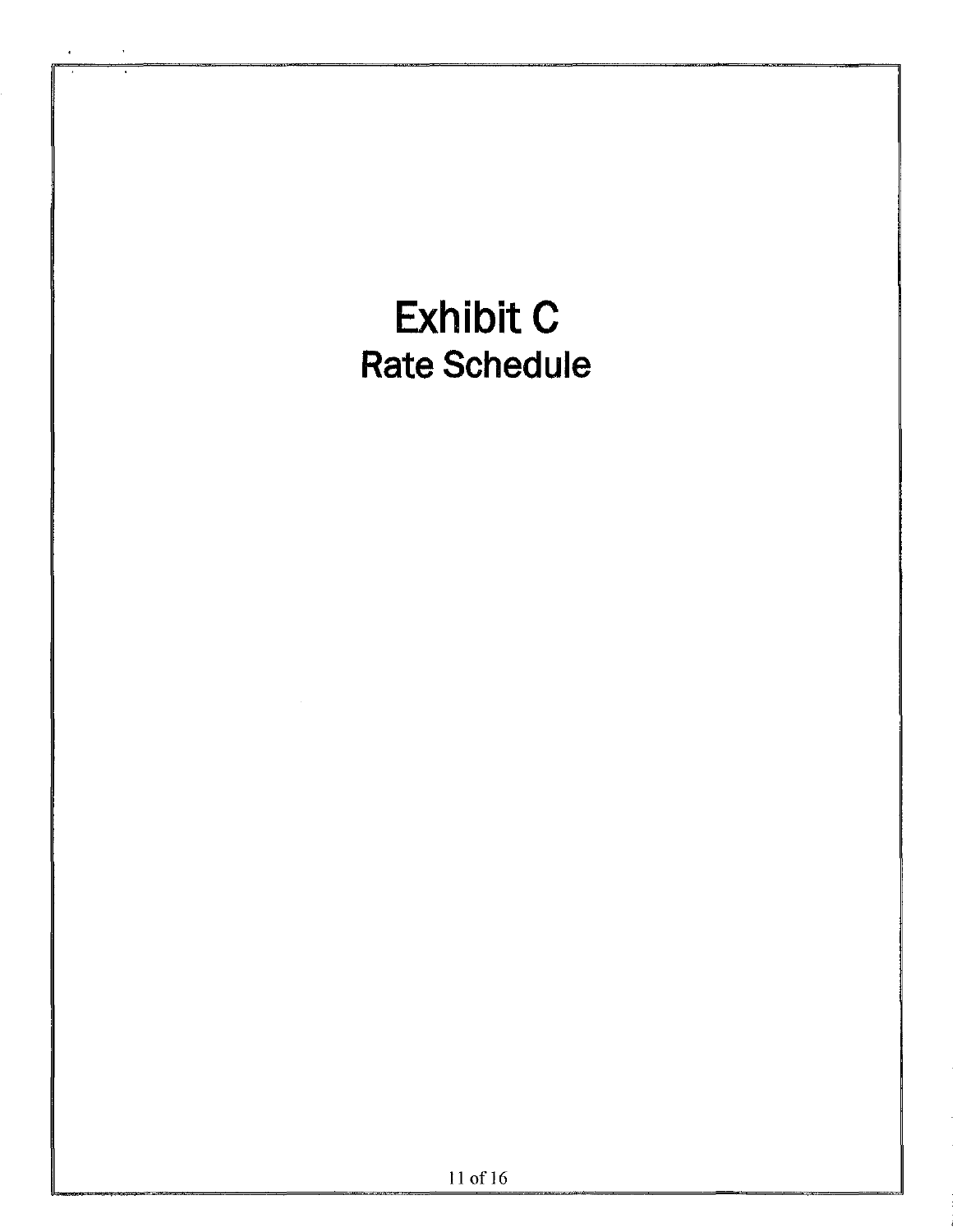# **Exhibit C**

# **LaBella Associates**

# **Professional Rate Schedule**

Fees for professional services include time incurred on a specific project by professional, technical, and administrative personnel and administrative fees, reimbursable expenses, consultant fees, vehicle expenses, and field expenses. Personnel charges are portal-to-portal from our office or from overnight accommodations when out of town. Personnel charges are not made for overhead work such as general secretarial services, office management, and accounting. The following hourly rates and expenses are subject to annual adjustments based on a calendar year.

#### **Engineering/Architecture/Environmental**

| <b>Division Director</b>                                                                                | \$200                           |
|---------------------------------------------------------------------------------------------------------|---------------------------------|
| Junior Architect                                                                                        | \$80                            |
| <b>Staff Architect</b>                                                                                  | \$102                           |
| <b>Senior Architect</b>                                                                                 | \$125                           |
| <b>Principle Architect</b>                                                                              | \$187                           |
| <b>Spec Writer</b>                                                                                      | \$50                            |
| Interior Design Technician                                                                              | \$54                            |
| Drafter/Tech II/1                                                                                       | \$64                            |
| Designer/Technician III                                                                                 | \$70                            |
| Interior Designer                                                                                       | \$86                            |
| Interior Design Manager                                                                                 | \$102                           |
| <b>Junior Engineer</b>                                                                                  | \$80                            |
| <b>Staff Engineer</b>                                                                                   | \$102                           |
| Project Engineer                                                                                        | \$117                           |
| Solid Waste Engineer                                                                                    | \$150                           |
| Senior Project Engineer                                                                                 | \$160                           |
| Senior Engineer                                                                                         | \$200                           |
| Principal Engineer                                                                                      | \$255                           |
| Technical Assistant                                                                                     | \$60                            |
| <b>CADD Technician</b>                                                                                  | \$73                            |
| <b>CADD Designer</b>                                                                                    | \$92                            |
| Senior CADD Designer                                                                                    | \$96                            |
| Senior Designer/Senior Technician                                                                       | \$110                           |
| <b>Staff Geologist</b><br>Project Geologist<br>Senior Project Geologist<br>Senior Geologist<br>12 of 16 | \$95<br>\$100<br>\$140<br>\$163 |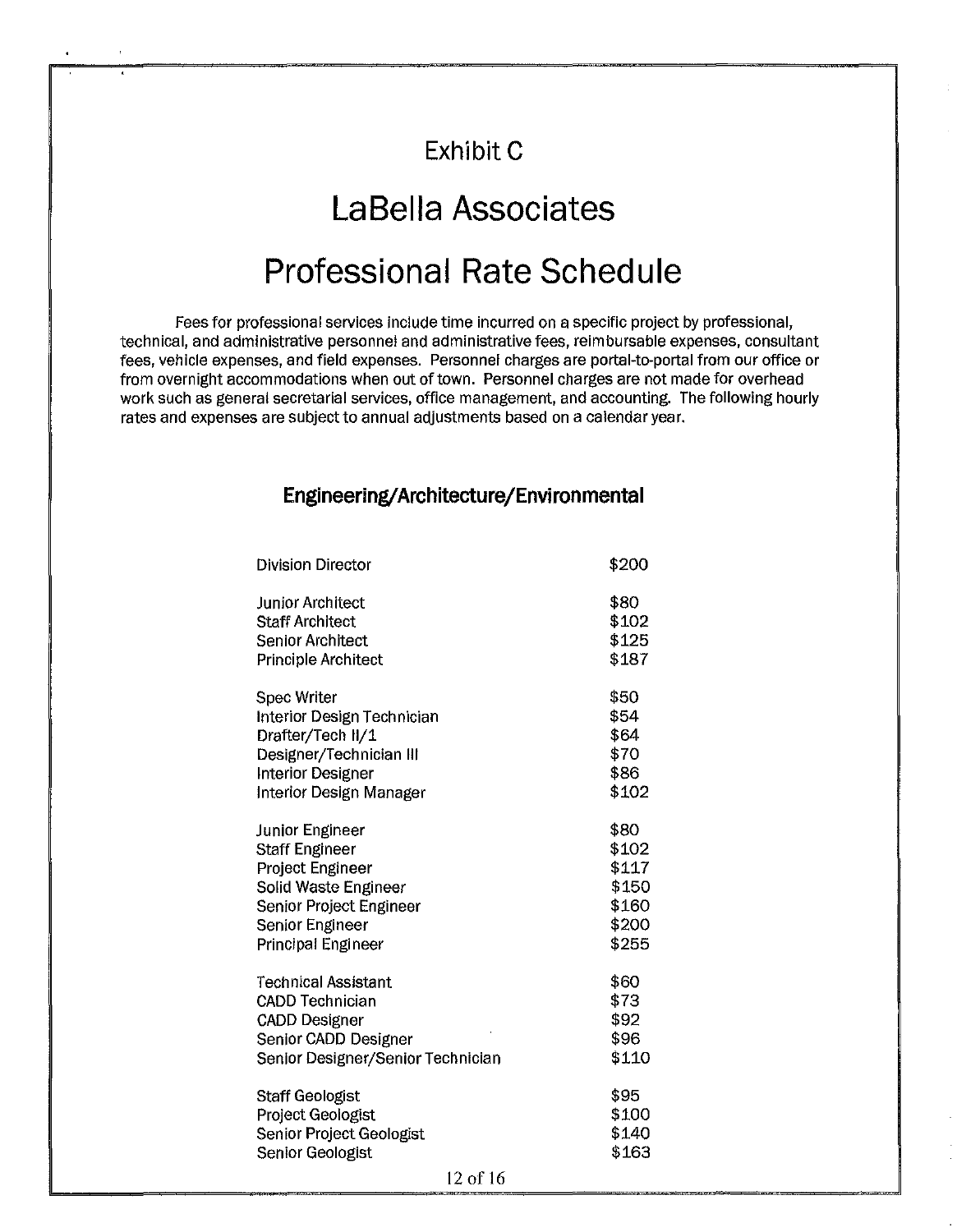| Principal Geologist             | \$180 |
|---------------------------------|-------|
| Project Manager                 | \$140 |
| Senior Project Manager          | \$150 |
| <b>Project Scientist</b>        | \$110 |
| Senior Project Scientist        | \$125 |
| <b>Environmental Technician</b> | \$80  |
| Senior Environmental Technician | \$90  |

 $\bar{1}$ 

## **Planning & Program Management**

| <b>Junior Planner</b>                         | \$80  |
|-----------------------------------------------|-------|
| Planner                                       | \$107 |
| <b>Senior Planner</b>                         | \$134 |
| Program Manager II                            | \$209 |
| Program Manager I                             | \$144 |
| Project Manager II                            | \$193 |
| Project Manager I                             | \$134 |
| <b>Construction Manager</b>                   | \$214 |
| <b>Field Construction Manager</b>             | \$129 |
| <b>Cost Analyst</b>                           | \$107 |
| Document Control Specialist                   | \$107 |
| Project Coordinator                           | \$84  |
| Expeditor                                     | \$129 |
| <b>Filed Construction Quality Coordinator</b> | \$161 |
| Planning/Control Lead                         | \$182 |
| Procurement Manager                           | \$140 |
| Procurement Coordinator                       | \$112 |
| Program/Project Support                       | \$96  |
| <b>Quality Manager</b>                        | \$107 |
| <b>AP Analyst</b>                             | \$86  |
| Senior Scheduler and Senior Controller        | \$143 |
| Scheduler                                     | \$102 |
| Designer                                      | \$107 |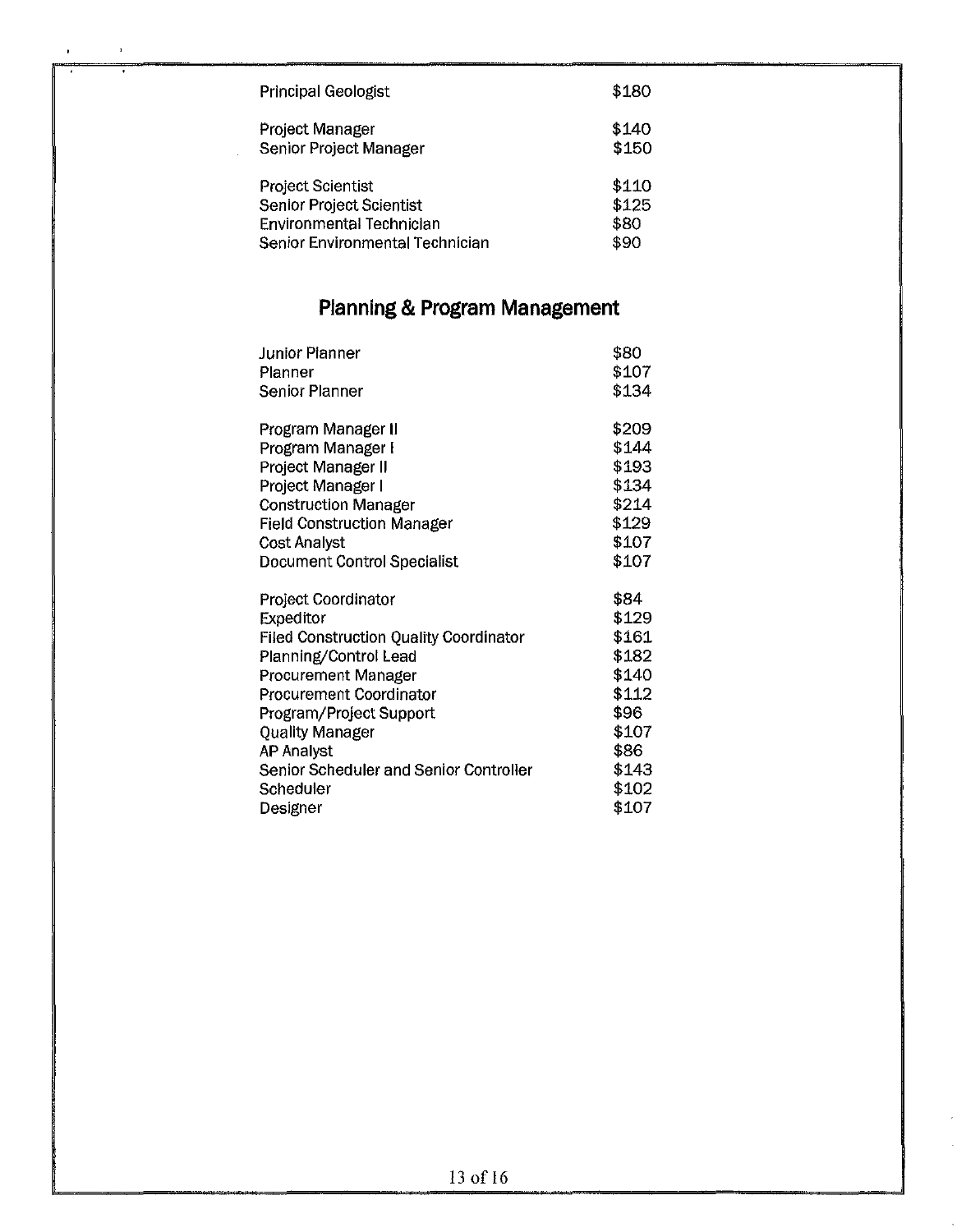## **EXPENSES AND FEES**

#### **Administrative Fees**

A five (5) percent administrative fee will be added to the total invoice amount in lieu of postage, phone, plotting, internal photocopying, and CADD expenses.

#### **Reimbursable Expenses and Consultant Fees**

When directly related to a project, the reimbursable expenses and consultant fees will be billed at cost plus 15 percent:

- Consultant: The fees of consultants to LaBella Associates, who may perform surveying, geotechnical, electrical, structural, mechanical, laboratory, drilling or other technical or consulting services.
- Copy and Reproduction Services: Copy and reproduction expenses include the cost of using professional copy and reproduction.
- Delivery: Delivery expenses include the cost of using delivery and express services.
- Travel: Travel expenses include the cost of airfare, taxi, rental cars and fuel, tolls, and parking. Employee vehicle reimbursement will be the current IRS standard mileage rate.
- Lodging: Lodging expenses include the cost incurred during project related travel.
- Meal: Meal expenses include the cost Incurred during project related travel.
- Miscellaneous: Miscellaneous expenses include the cost of expendable field supplies and other expenses directly incurred during a project.

#### **Standard Construction Compensation Schedule**

| <b>Total Projected Construction Cost Range</b> | <u>Fee Percentage</u> |
|------------------------------------------------|-----------------------|
| \$500,000 - \$1,000,000                        | 11.95%                |
| \$1,000,000 - \$2,000,000                      | 10.95%                |
| \$2,000,000 - \$5,000,000                      | 8.95%                 |
| \$5,000,000 - \$10,000,000                     | 7.95%                 |
| \$10,000,000 - \$15,000,000                    | 7.25%                 |
| \$15,000,000 - \$20,000,000                    | 6.00%                 |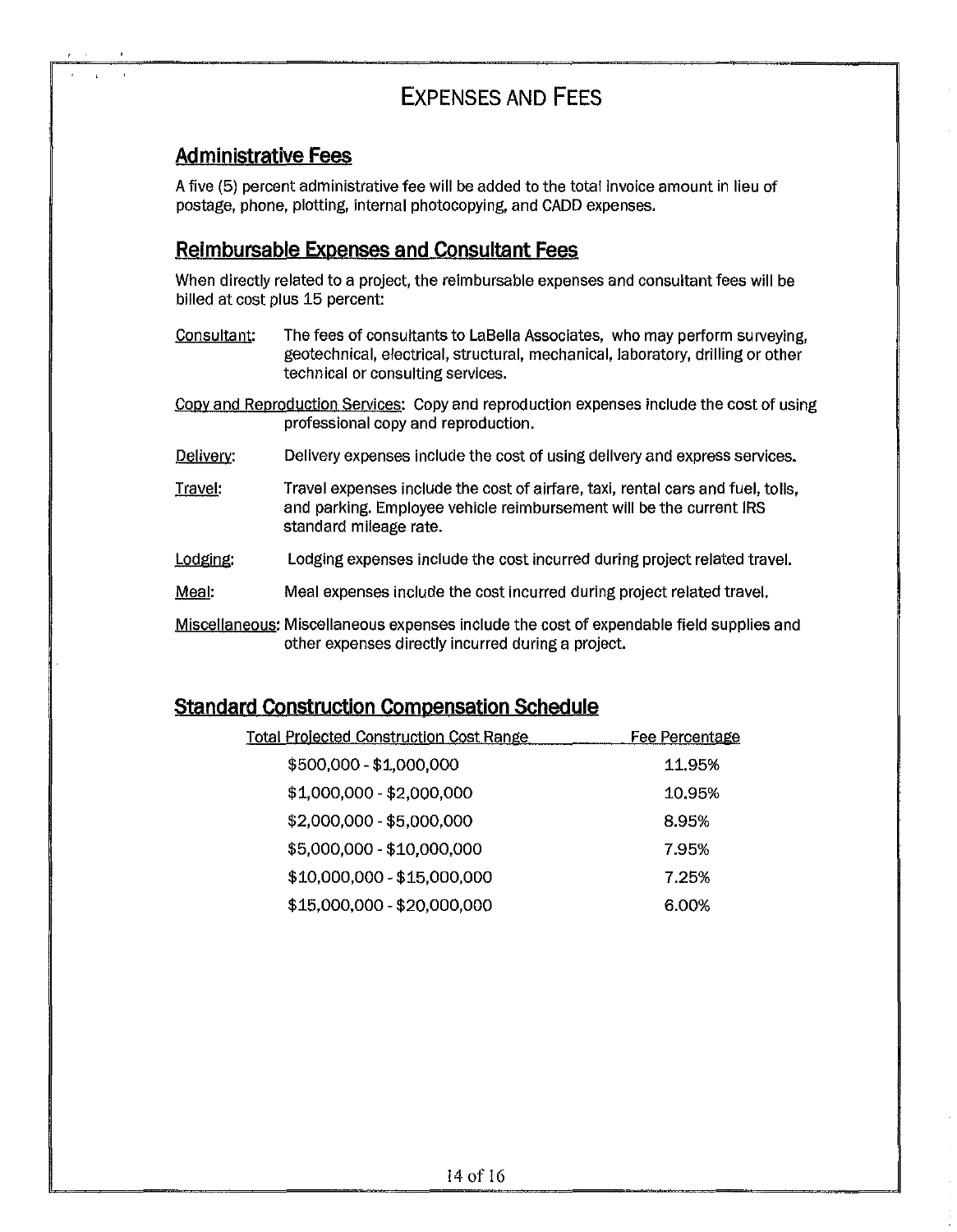#### **Vehicle Expenses**

 $\chi^2/\chi^2$ 

 $\sim$   $\sim$ 

When directly related to a project, the following vehicle expenses will be billed at our calculated costs as Units:

Vehicle Expense: Vehicle expense includes the daily costs for the use of company field vehicles and fuel.

|                                                       | Units                               | Unit Cost                                               |  |
|-------------------------------------------------------|-------------------------------------|---------------------------------------------------------|--|
| Vehicle Expense<br>Vehicle Expense<br>Vehicle Expense | Per half-day<br>Per day<br>Per week | 100.00<br>S<br>150.00<br>S<br>450.00<br>S<br>\$1,350.00 |  |
| Vehicle Expense                                       | Per month                           |                                                         |  |

NOTE: When LaBella Associates company vehicles are not available for a project, travel expenses as listed in the reimbursable expenses section will apply.

## **FIELD EXPENSES**

When directly related to a project, the following field expenses will be billed at our calculated costs as Units:

| <b>Field Equipment Rentals</b>                   | <u>Units</u> | <u>Unit Cost</u> |
|--------------------------------------------------|--------------|------------------|
| Electronic Water Level Meter                     | Per day      | \$<br>15.00      |
| Electronic Skinny Dipper Water Level Meter       | Per day      | \$<br>30.00      |
| Electronic Oil/Water Interface Probe             | Per day      | \$<br>60.00      |
| Field Meters - Conductivity/Temperature/pH       | Per day      | \$<br>25.00      |
| Field Meters - Turbidity                         | Per day      | \$<br>15.00      |
| Field Meters - Colorimeter                       | Per day      | \$<br>55.00      |
| Field Meters - Oakton Colorimeter (Chlorine)     | Per day      | \$<br>50.00      |
| Hand Auger                                       | Per day      | \$<br>10.00      |
| Bar Hole Sampler                                 | Per day      | \$<br>40.00      |
| Bar Hole Sample Sleeve                           | Each         | \$<br>5.00       |
| Combustible Gas Monitor (GEM 2000)               | Per day      | \$<br>150.00     |
| Combustible Gas Monitor (GEM 5000/Envision)      | Per day      | \$<br>175.00     |
| Combustible Gas Monitor (RKI) w/magnehelic gauge | Per day      | \$<br>100.00     |
| Bascom-Turner Gas Meter                          | Per day      | \$<br>75.00      |
| Magnehelic Gauge                                 | Per day      | \$<br>20.00      |
| Multi-Gas Monitor (QRAE II)                      | Per day      | \$<br>50.00      |
| Hand Vacuum Pump                                 | Per day      | \$<br>25.00      |
| Converter Box - Redi-Flo Grundfos                | Per day      | \$<br>60.00      |
| $Pump - 2" Grundfos$                             | Per day      | \$<br>60.00      |
| Pump - 12-v Electrical Submersible               | Per day      | \$<br>15.00      |
| Pump - QED Well Development Pump                 | Per day      | \$<br>45.00      |
| Pump - 12-v Stainless Steel Pump w/Converter Box | Per day      | \$<br>100.00     |
| Pump - QED Bladder Pump                          | Per day      | \$<br>45.00      |
| Pump - Geotech Peristaltic                       | Per day      | \$<br>40.00      |
| Pump - Pneumatic Pump and Controller             | Per day      | \$<br>150.00     |